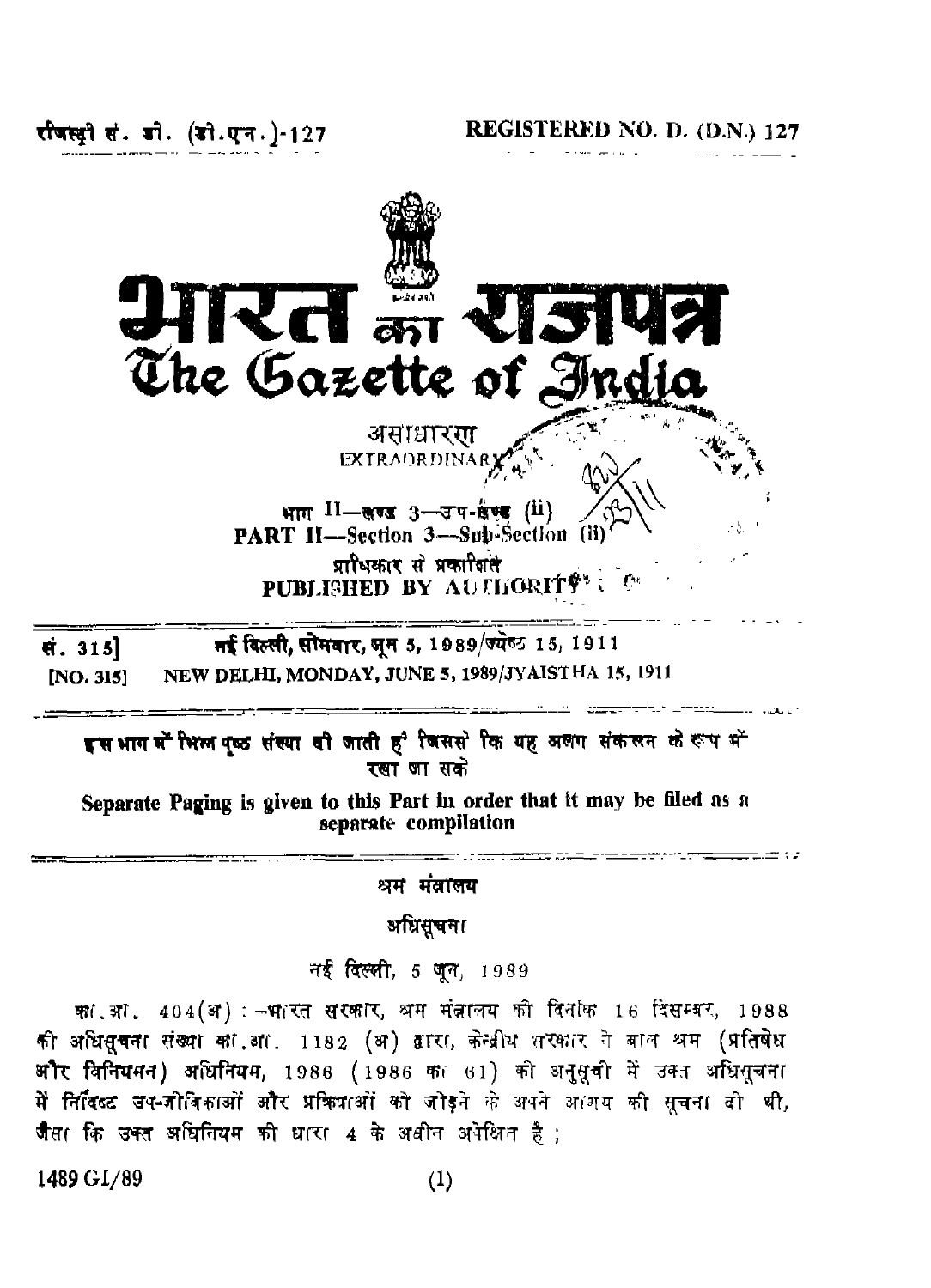2 THE GAZETTE OF INDIA : EXTRAORDINARY [PART II] SEC. 3(ii)] المن المستقدمات المن المناطقة المتعلم المن المن المناطقة المناطقة المستقدمات المستقدمات المناطقة المناطقة المنا और उक्त धारा में निर्दिष्ट तीन मास की अवधि समाप्त हो गई है :

अतः अब उक्त अधिनियम को धारा 4 द्वारा प्रदत्त शक्तियों का प्रयोग करते हुए, रेम्ब्रीय सरकार उक्त अधिनियम की अनुसूची में निम्नलिखित उप-जीविकायों और प्रक्रियाओं को **जोडती है** ; अर्थात् : -

उक्त अधिनियम की अनसूची में -

- (1) भाग-क में मद (5) और उसने संबंधित प्रविष्टि के पश्चात्, निम्नलिखित मद और प्रविष्टि शामिल की जाएगी, अर्थात : -
	- "(6) अस्थायी लाइसेंस वाली दुकानों में पटाखे और आनिशवाजी का विकथ करने से संबंधित कार्य ।''
- (2) भाग-व में मद (11) और उसते संबंधित प्रविष्टि के पण्वात, निम्नलिखित मर्दे और प्रविव्यियों शामित का जाएंगी अर्थात : -

"(12) स्वेट पेन्सिलों का (जिसके अंतर्गत पैक करता भी है) विनिर्माण

(13) मुलेमानो पत्थर से उत्पादों का वितिर्माण

(14) विषाक्त धातुओं और पदार्थों जैसे कि सीसा, पारा, भैगनीज, कोमियम, कैडमियम, बैन्जीन, नाश्*फर्जा*वमार और एस्बेस्टस का उपभोग करने। वाली विनिर्माण प्रश्नियाणं ।"

> [फा.सं.-एस-27025/58/86-सी.एल. (खण्ड-11)] एस एच एस. अयुयर, अत्रर सचिव

## MINISTRY OF LABOUR

## **NOTIFICATION**

New Delhi, the 5th June, 1989.

S.O.  $101(E)$ . Whereas by the notification of the Government of India in the Ministry of Labour No. S. O. 1182 (E), dated the 16th December, 1988, the Central Government gave notice of its intention to add the occupation and processes specified in the said notification to the Schedule of the Child Labour (Prohibition and Regulation) Act, 1986 (61 of 1986), as required under section 4 of the said Act:

And whereas, the period of three months specified in the said section has expired;